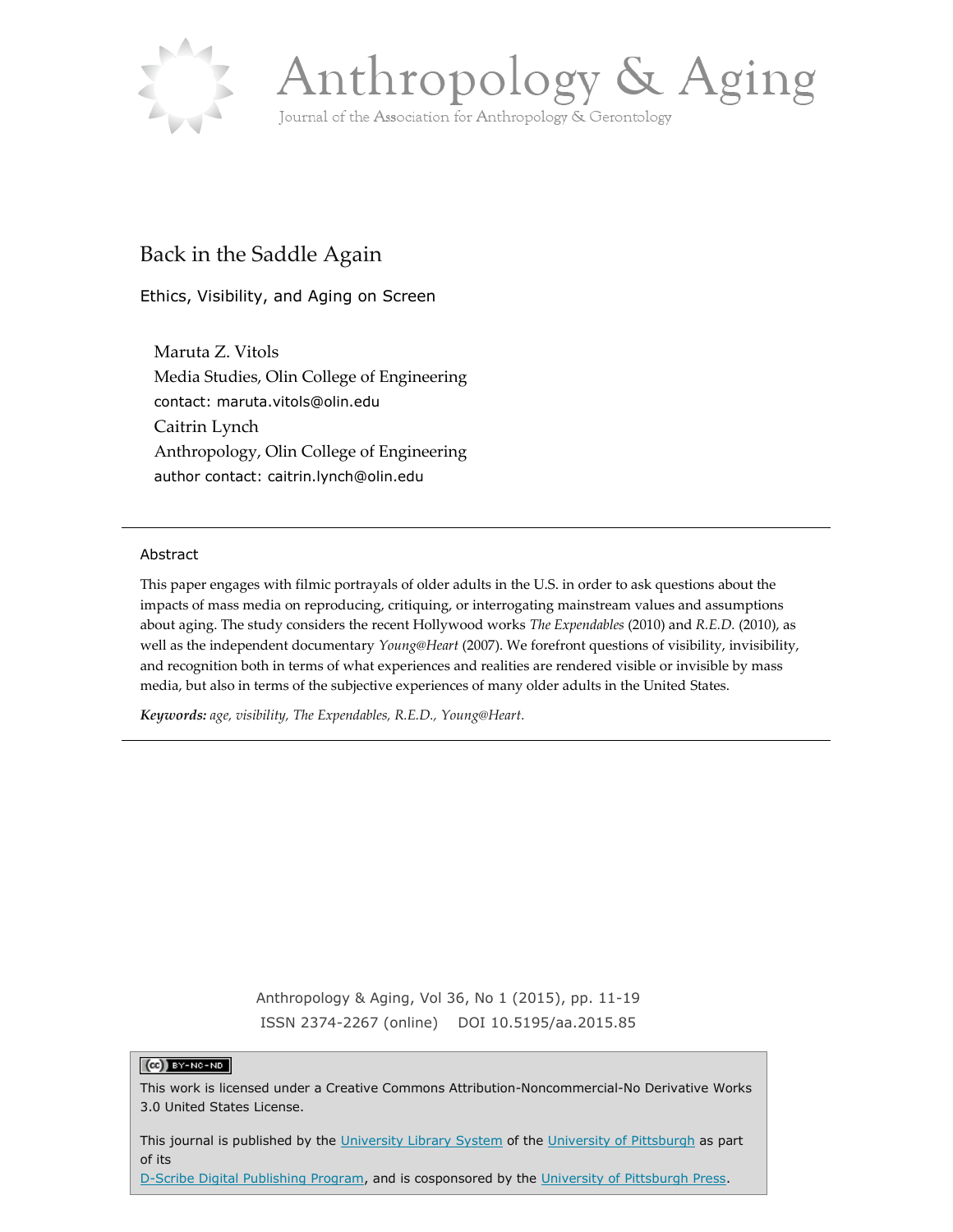## Back in the Saddle Again Ethics, Visibility, and Aging on Screen

Maruta Z. Vitols Media Studies, Olin College of Engineering contact: maruta.vitols@olin.edu Caitrin Lynch Anthropology, Olin College of Engineering author contact: caitrin.lynch@olin.edu

With the inevitable aging of Hollywood's most successful stars, such as Bruce Willis, Arnold Schwarzenegger, Sylvester Stallone, and Morgan Freeman, the industry has been faced with a dilemma: how to continue profiting off celebrities who risk losing their cultural currency in a youth-obsessed field? One answer may be found in recent box-office triumphs, including *R.E.D.* (Dir. Schwentke 2010) and *The Expendables* (Dir. Stallone 2010), both of which spawned sequels in 2013 and 2012, respectively. In these two films, actors in their sixties and seventies behave as if immune to the effects of time (with the exception of a few gray hairs). Indeed, the only limit these characters experience are United States' society's stereotypes about aging. As media scholar Klaus Dodds notes in his study of gender, aging, and resilience in *Skyfall*, the 2012 James Bond film,

[...T]here has been a growing number of films (such as *The Wrestler* [Dir. Aronofsky, 2008], *Up in the Air* [Dir. Reitman, 2009], *Red* [sic, Dir. Schwentke, 2010], and *The Expendables* [Dir. Stallone, 2010]) that have addressed the role of aging men (and some aging women) and their lived experiences in neoliberal and authoritarian times (Boyle and Brayton). Through their relations with others, these films explore the subjective positions that might make their rehabilitation as a form of resilience rather than disposability. (Dodds 2014:120)

These films and other recent movies seemingly challenge previous mainstream cinematic representations of older adults as crotchety, lethargic, or irrelevant to contemporary society.

Yet, these Hollywood films actually perpetuate established stereotypes regarding aging in U.S. society in other ways. Their "solution" to the social anxiety caused by aging and death is to deny the realities of experiences of aging. Hollywood films make invisible the actuality of how people grow old in the U.S. One recent documentary problematizes these mainstream visualizations of older adults, giving a voice to this marginalized group. *Young@Heart* (Dir. Walker 2007) provides nuanced portraits of older adults, making visible both the joys and challenges of aging. The film counters dominant views of this demographic, offering compassionate and multi-dimensional portrayals of older adults as human beings. This paper engages with filmic portrayals of older adults in the U.S. in order to ask questions about the impacts of mass media on reproducing, critiquing, or interrogating mainstream values and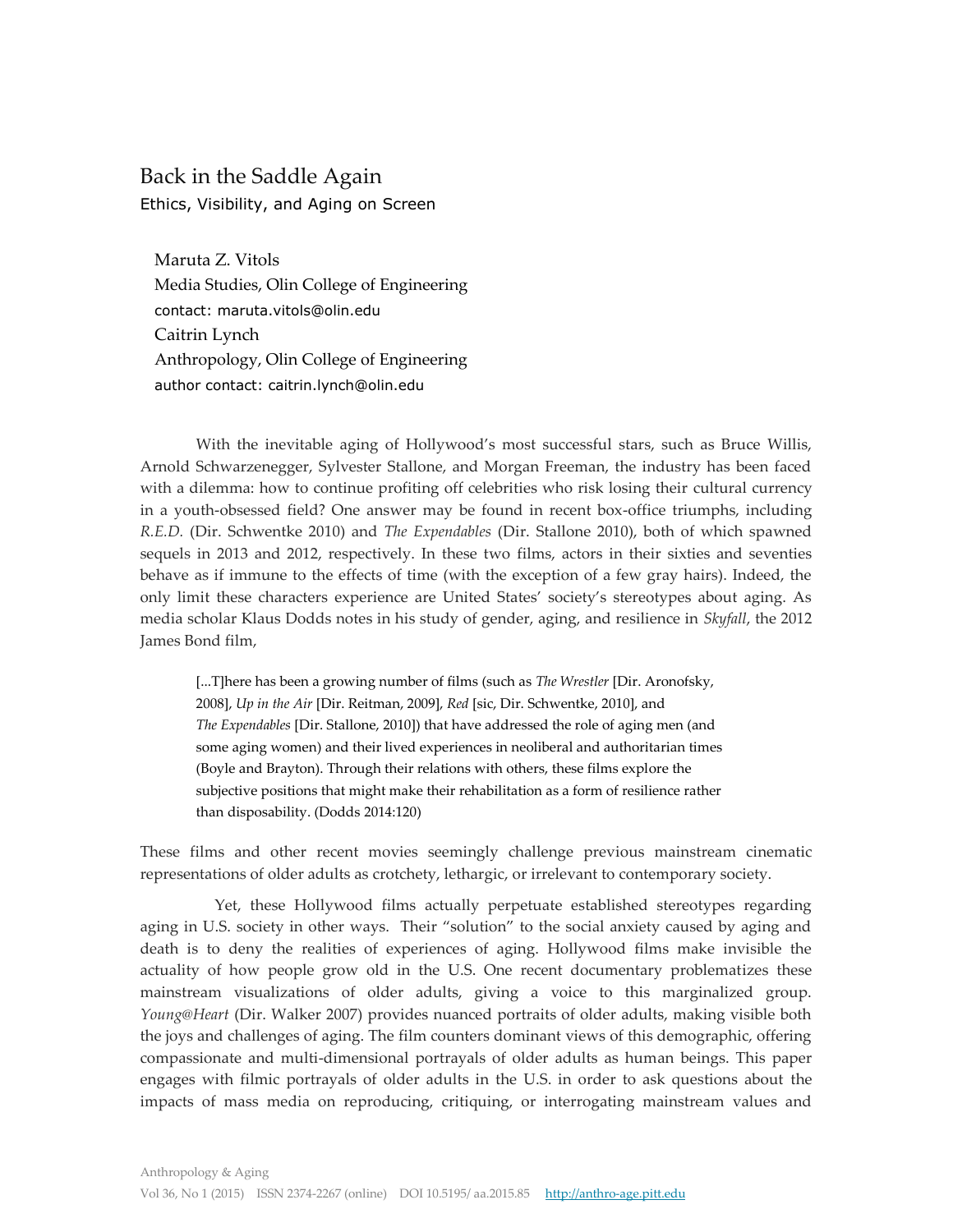assumptions about aging. We forefront questions of visibility, invisibility, and recognition both in terms of what experiences and realities are rendered visible or invisible by mass media, but also in terms of the subjective experiences of many older adults in the United States.

Ultimately, this paper is concerned with the politics of the erasure of multidimensional portrayals of older adults as human beings. Mass-market films tend to perpetuate stereotypes regarding the geriatric in U.S. society by denying the realities of experiences of aging. In so doing, they render invisible the actuality of how people grow old in the U.S. However, the more nuanced portraits in works such as *Young@Heart* make visible the joys and challenges of aging. By making the realities of aging evident on screen, such films create a more ethical space for an often overlooked group. With inspiration from discussions in political theory of the capacities of the visual in forging ethical publics (cf. Hannah Arendt's *The Human Condition*), we call on mediamakers to consider how their own work erases or forefronts groups of people as moral, recognizable entities. The concept of being "back in the saddle," which appears in two films under consideration in this paper, serves as a metaphor for the visibility and engagement in society that mediamakers enable or disable in their portrayals of aging.

Why this research and why now? This study focuses on U.S. cinematic production at a time when the perspectives and experiences of baby boomers inform the dominant ideological paradigm in mainstream fiction filmmaking. The aging baby boomers' sense of self, how they are seen, and how they see themselves all contribute to the popular cultural vision of growing older in the U.S. More now than ever, Hollywood's images of older adults strive to limit the signs of aging to some grey hairs and a few wrinkles, offering a popular public an optimistic but, in truth, unattainable portrait of how older people should behave and look. While art house cinema, particularly films from the U.K. such as *Philomena* (Dir. Stephen Frears, 2013), *The Best Exotic Marigold Hotel* (Dir. John Madden 2011), and *Calendar Girls* (Dir. Nigel Cole, 2003), provide improved depictions of older adults to a niche market, these representations are still problematic, embracing the notion of aging as an idealized renaissance of the body, mind, and spirit.

Though no mediated representation of older adults will ever be entirely free of shortcomings, documentary film currently supplies one of the most constructive public spheres for addressing aging and its cultural perception. This comes as no surprise, since nonfiction filmmaking has provided a "voice" for the socially marginalized since the era of John Grierson and his work with the Empire Marketing Board film unit and the General Post Office throughout most of the 1930s. In regards to a film made under the auspices of Grierson by Edgar Anstey and Arthur Elton, documentary theorist and historian Bill Nichols explains:

*Housing Problems* (1935), for example, gave slum dwellers the opportunity to speak for themselves, in a synchronous sound interview format set within their own homes. The actual workers appeared on British screens for the first time, a sensational achievement in the days long before television or reality TV. (Nichols 2010:212)

Though Housing Problems raised ethical concerns regarding the victimization of documentary subjects, this ground-breaking film's insistence on allowing the subaltern to speak in their own words shaped the social issue nonfiction film as we know it today.

The mission of championing the disenfranchised continues today in the nonfiction filmmaking realm, and recent documentary efforts echo a general growing social consciousness regarding the visibility of older adults in society. As academia moves towards expanding aging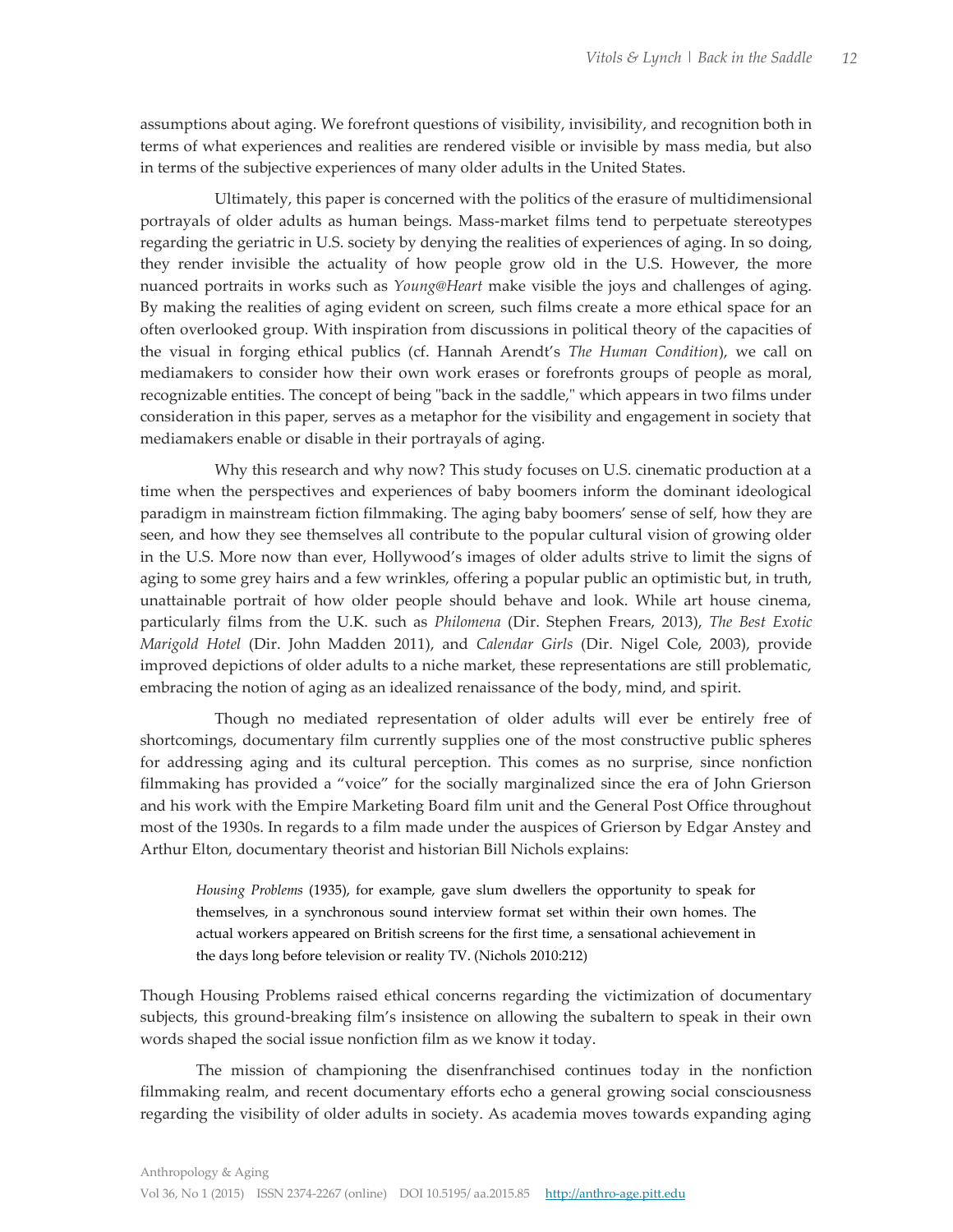studies, documentaries are at the forefront of changing the conversation, increasing the prominence of older adults on screen in a manner that provides an important and useful step in the right direction. Nonfiction films, such as *Elaine Stritch: Shoot Me* (Dir. Chiemi Karasawa, 2013) and *Carol Channing: Larger Than Life* (Dir. Dori Berinstein 2012), present a more holistic view of older adults, a trend already present in *Young@Heart*, which screened in 2007. One goal of this study is to encourage the creation of more media representations that follow *Young@Heart*'s lead, simultaneously acknowledging the limitations and existing problematic aspects of portraying older adults in the U.S. These forward-thinking documentaries grant an opportunity for media makers to complicate the cultural conversation about aging, dependency, personhood, and human rights. In other words, this is the moment for ageism to capture the attention of media makers, with the aim of accomplishing what filmmakers have already achieved vis-à-vis the representation of racism, sexism, homophobia, xenophobia, etc.

In a context in which older adults confront everyday "ageism," media creators have an opportunity to create more accurate portrayals that critique ageism but simultaneously question the overzealous positive expectations embodied in the discourse of "successful aging." In a recent essay, anthropologist Sarah Lamb (2014) has contrasted a U.S. paradigm of "successful aging" (characterized by individual agency and control, independence, productive activity, and permanent personhood) with a more nuanced paradigm of the aging experience in India (embracing perspectives on "meaningful decline"). Lamb suggests that the experiences and perspectives of many older adults are rendered invisible by the United States ideal. In light of the cultural as-sumptions and unspoken values underlying the successful aging discourse, it would be easy to understand the sense of inadequacy experienced by an older adult in the United States who can-not or does not want to skydive in her 90s, or by someone whose macular degeneration means he must stop driving his car in his 70s. Are there no in-between, more nuanced and subtle, paths to portraying older adults that confront the realities of meaningful decline, illness, and death, but also the richness and variety of growing older?

In her recent research among older adults in the northeast United States, Caitrin Lynch has often encountered older adults lamenting that old people are invisible in U.S. society. For example, some people narrate experiences at restaurants or shops, when the staff will look to an accompanying adult child for information on the elder person's requests or needs—as if the older adults have no voice or desires. During an interview with Lynch, an eighty-five-year-old woman named Esther Martin eloquently described this experience of invisibility:

You just feel like you're a fifth wheel when you're with a younger group…. They don't let you join in in anything. . . . You're just sitting on the outside, looking in. And I felt that almost the day after my husband died, that feeling. It's just depressing. I remember being over at my son's around Easter Day, and my husband died in February. I remember being over there for Easter, and I was joining in, but I felt like a fifth wheel. (Lynch 2012:66)

Esther and many other older adults in the U.S. struggle to make sense of their changed social roles and personal experiences and desires in the context of widespread cultural assumptions that characterize youth as a time of activity and vitality and old age as a time of decline, decrepitude, and death. Theater and aging scholar Anne Davis Basting has called the attitude of many dementia caregivers toward their patients "chronic underestimitis"—a tendency to assume that someone cannot do things, that he or she is best ignored and put in a chair facing a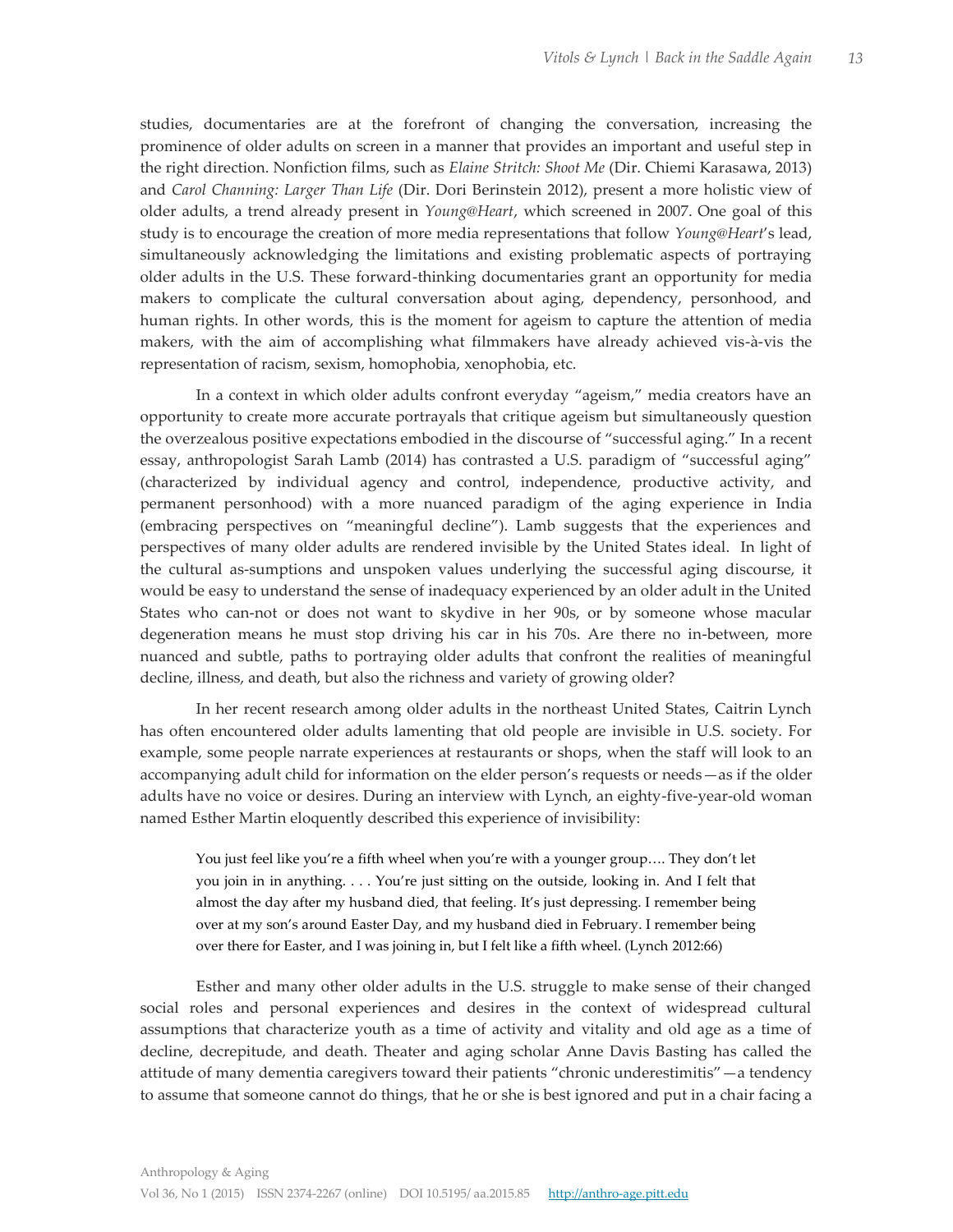window (Basting 2010; cf. Basting 2009). This term can apply broadly to how many people in U.S. society tend to assess the potentials of older adults.

More generally, there are many aspects of everyday life in the United States in which older adults experience "ageism," a term coined by gerontologist Robert Butler in the late 1960s. Butler wrote:

Ageism can be seen as a process of systematic stereotyping of and discrimination against people because they are old, just as racism and sexism accomplish this with skin color and gender. Old people are categorized as senile, rigid in thought and manner, old-fashioned in morality and skills....Ageism allows the younger generations to see old people as different from themselves; thus they subtly cease to identify with their elders as human beings. (Butler 1975:12)

In another publication, Butler wrote that ageism "reflects a deep seated uneasiness on the part of the young and middle-aged—a personal revulsion to and distaste for growing old, disease, disability; and fear of powerlessness, 'uselessness,' and death" (Butler 1969:243–44). This sense of dehumanization of older adults, perhaps as a result of fear of what is to come, is what Esther and others feel when they are rendered invisible by their own families, and by what they do or do not see reflected about themselves in mass media representations.

While actual older people seem invisible in U.S. culture, popular visualizations of aging in the media grow increasingly pervasive, as the baby-boomer generation enters retirement and struggles with stereotypes of what it means to become older. Mainstream Hollywood film provides one revealing arena where aging on screen offers insight into how U.S. society addresses the role of older adults in our communities. Initially, both *R.E.D.* and *The Expendables* appear to celebrate aging, suggesting that there is much to be learned from the wise and experienced. In *R.E.D.,* the generational conflict appears throughout the film's plot, frequently used as a comic device at the expense of the naiveté or cockiness of younger generations. Bruce Willis' character, Frank Moses (Willis was 55 at the time of filming), has been forced into retirement by "some thumb-sucker," as described by the C.I.A. archivist played by Ernest Borgnine (age 93 at the time of the film's release), while Willis' younger C.I.A. counterpart and temporary nemesis, Agent Cooper, twice refers to him as "grandpa." A young secret agent wielding a shoulder-fired missile calls Marvin (played by fifty-six-year-old John Malkovich) "old man," before Marvin promptly kills the agent and responds: "Old man, my ass!" Repeatedly, the protagonists of the film demonstrate mental acumen, quick reflexes, and an impressive sagaciousness that the younger generation painfully and obviously lacks.

Though the generational conflict is less overt in *The Expendables*, its traces appear in the relationship between Barney Ross (played by Sylvester Stallone, 64 at the time of filming) and the rest of his mercenary crew. Ross is the eldest member of the group, and consistently makes "the right" choice when evaluating potential jobs and dangerous situations. Meanwhile, his younger colleagues are all marked as somehow flawed within the film's logic of uber-masculinity. Gunner Jensen (played by Dolph Lundgren) uses drugs, disobeys orders, and betrays his friends. Toll Road (played by Randy Couture) is traumatized by his cauliflower ear and routinely sees a therapist. Yin Yang (played by Jet Li) constantly complains how he should receive more money since he's shorter than everyone else and, thus, works harder to complete the same assignments. Even Jason Statham's character Lee Christmas has problems with his girlfriend and is fixated on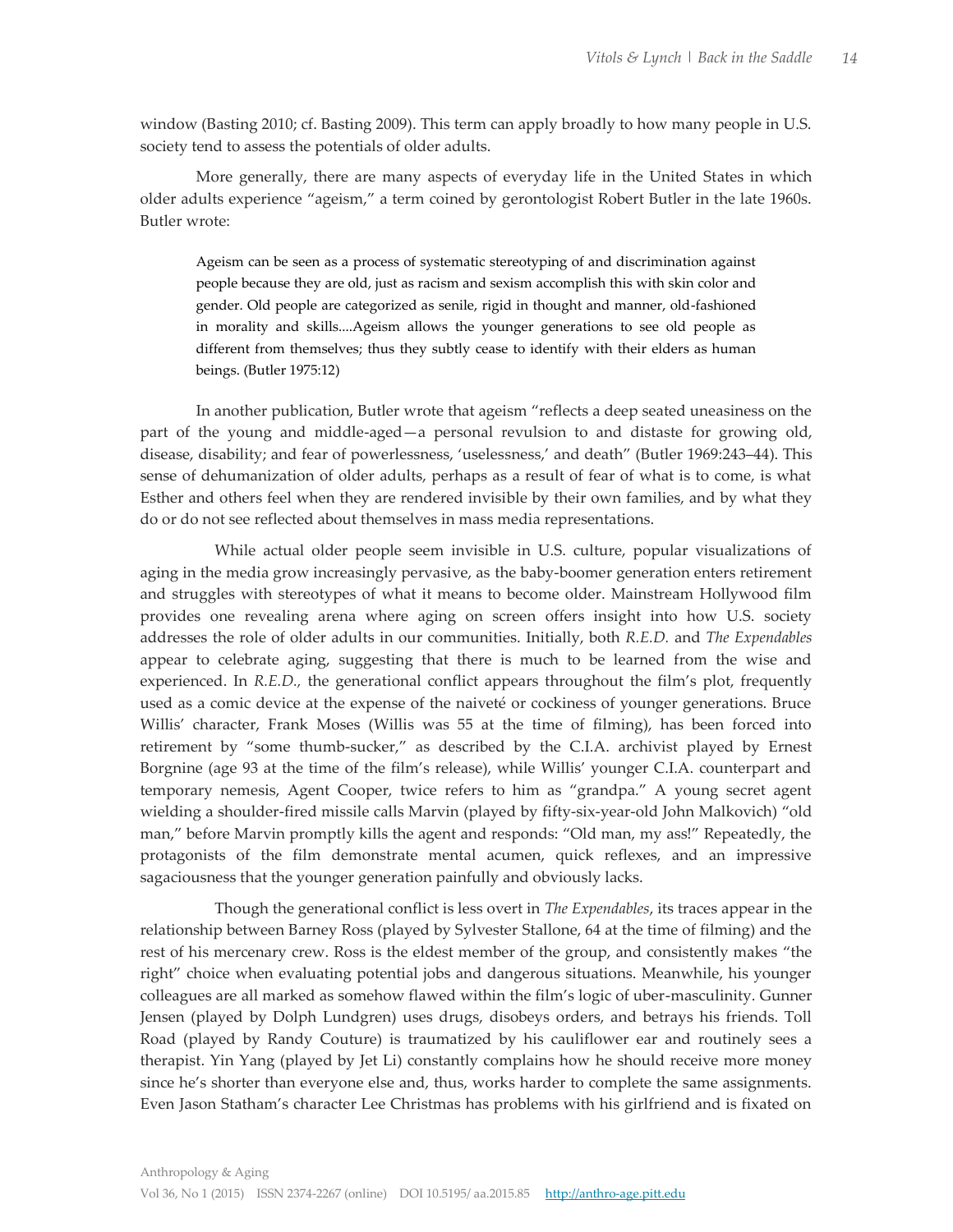discussing romantic relationships with the male group. Only Ross is entirely rational, calm, mature, and moral, ultimately leading the gang to victory over the aging villains played by Eric Roberts (age 54) and former wrestler Steve Austin (a youthful 46).

Indeed, all the older adults in these two Hollywood films have only improved with age, since they are at the peaks of their lives. Aside from a few bald heads and some grey hair, no other outward markers identify the R.E.D. squad or Stallone's Ross as having any signs of the degeneration that accompanies growing older. Morgan Freeman's character Joe has stage 4 cancer throughout the film, but appears as spry and fit as ever, emerging from a getaway car to tell Moses' younger girlfriend that he's "Not dead. Just retired." He is also sexually frisky, teasing the nursing home attendant about her shapely bottom. In fact, Joe chooses to die as a sacrifice to save the other members of the team, asserting his agency in the face of illness (in other words, he doesn't allow cancer to beat him - he controls his own death on his terms). At the same time, in *The Expendables*, Ross uses every opportunity to show off his bulging muscular physique, his face described by one film critic as "tumefied to resemble a fleshy balloon" (Huber 78). Time and experience may have made these adults wiser, but they certainly have minimally touched their bodies. In other words, the bodily process of aging is rendered invisible.

This mainstream representation of aging adults unsurprisingly mirrors the "successful aging" movement in the United States. In her critique of the discourse of successful aging, Lamb explains:

No one uniform definition of successful aging emerges from this discourse, which spans thousands of articles, books, policy documents and websites; yet several common cultural themes underlying the varying definitions stand out, including: an emphasis on individual agency and control (you can be the drafter of your own successful aging); the value of independence and the importance of avoiding dependence; the value of activity and productivity; and a vision of not aging at all, while pursuing the goals of agelessness and what could be termed a permanent personhood. (Lamb 2014:4)

Lamb's analysis of successful aging is reflected in the way *R.E.D.* and *The Expendables* depict the aging process: all of the older adults in these films defy a youth-oriented culture's limitations and achieve individual agency and control by the end of the stories. They all demonstrate the importance of being independent and able to take care of oneself, while also showing how much they value their activity, productivity, and contributions to society (whether bringing the Vice President of the United States to justice or saving a mythical Caribbean island from a dictatorship and C.I.A. exploitation).

Most of all, these characters embody this "vision of not aging at all," maintaining their permanent personhood by insisting verbally and physically that the passing of time has not altered them in any negative way. Moses still performs crunches and boxes with agility during his morning exercise routine. When asked how she has adjusted to retirement, Victoria (played by Helen Mirren) tells Moses: "Well, I do get a bit restless sometimes. I take the odd contract on the side… I just can't stop. You can't just flip a switch and become someone else!" In other words, echoing the notion of "permanent personhood" identified by Lamb, Victoria is the same person now as she was thirty years ago when she actively hunted Soviet agents. Her "permanent personhood" is further emphasized later in the film when she resumes her torrid affair with former Russian spy Ivan Simanov as if no time had passed. In one memorable scene in *The Expendables*,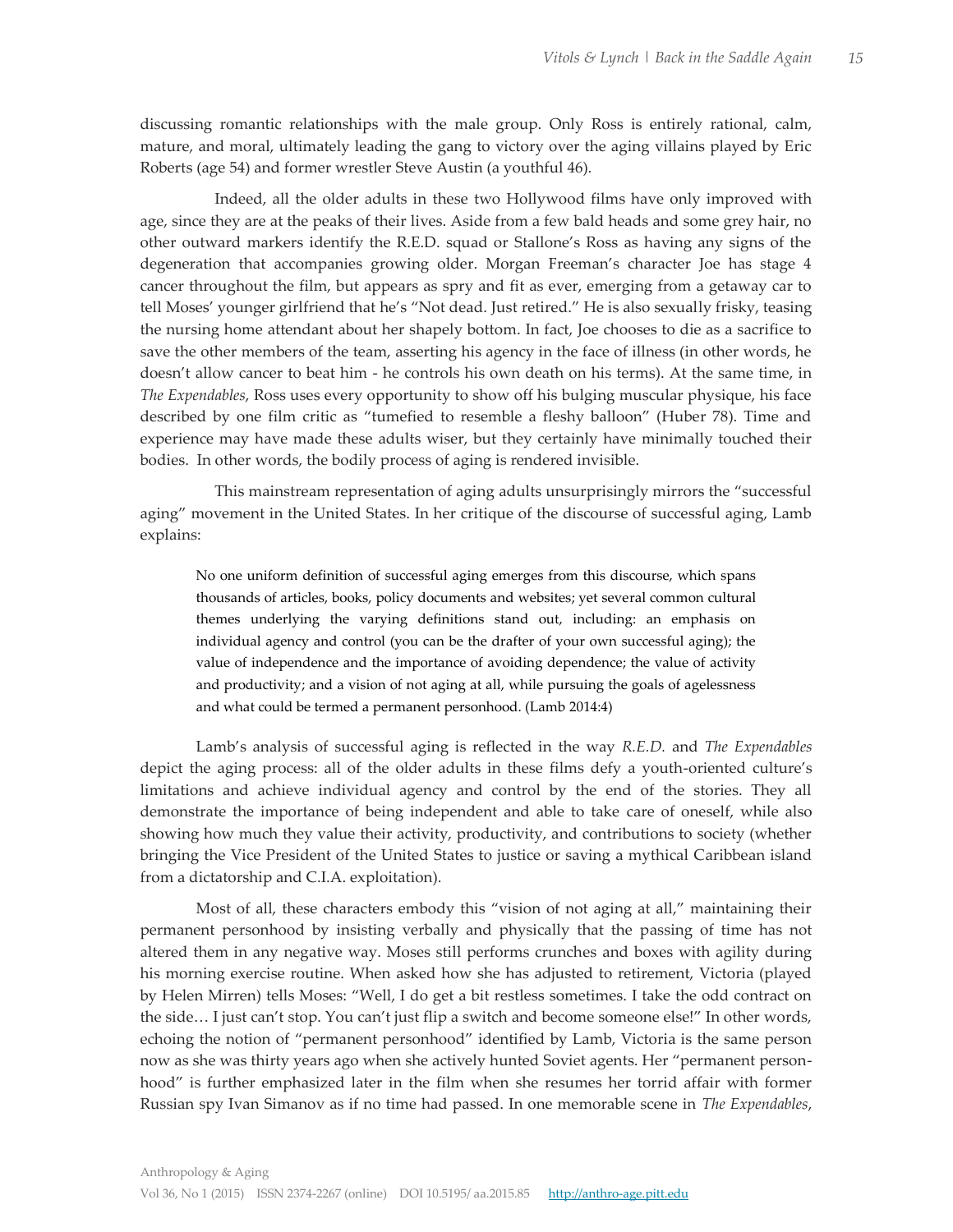Christmas and Ross flee from the dictator's troops on the island, with Christmas preparing their small plane for takeoff while Ross throws explosives at the pursuing soldiers. As the plane's engines roar and the machine starts to take off, Ross sprints down a pier, jumps up in the air, and catches the side of the plane's open door. Ross proceeds to hang acrobatically from the plane as it splashes through water, receives bullets from the angry troops, and finally escapes into a higher altitude. Within the logic of the film, it seems perfectly plausible that a man who qualifies for membership in the AARP can achieve such a feat. By all indications, these mature bodies are ageless, or perhaps even improved with age (like a fine wine).

Audiences embraced this cinematic envisioning of successful aging in droves, earning *R.E.D.* over \$90 million dollars in the United States alone (almost \$22 million worldwide), while *The Expendables* grossed over \$103 million at home (and almost \$35 million worldwide), clearly marking both films as blockbusters. Why would a youth-driven culture endorse two films starring actors arguably 'past their prime'? One answer may be the changing demographics of moviegoers. Journalists Pamela McClintock and Tatiana Siegel explain:

Not even the youth-obsessed studios can ignore the numbers. There are 78 million baby boomers, defined as those born between 1946 and 1964. In 2010 - thanks in great part to advances in medicine - 40.3 million were over the age of 65, making them the fastestgrowing segment of the population, according to the U.S. Census. That compares with 30.7 million people between 18 and 24. It's also the segment that most likes to go to the cinema. The MPAA reports that movie attendance across all age groups dipped in 2011 save for those 60 and older (McClintock and Siegel 2012:64).

If Lamb's theories regarding the U.S. population embracing the concepts of "successful aging" are accurate, these movie-going baby boomers flock to the cinema to see images of their own desired 'ageless aging'—and so far, Hollywood obliges.

One example of this 'ageless aging' appears in a sequence from *R.E.D*., where Moses meets his younger nemesis for the first time. After trading brief barbs, Moses and Cooper enter into hand-to-hand combat, destroying office furniture and glass in the process. Though both men suffer serious injuries, Moses ultimately overpowers Cooper and manages to elude capture. This sequence is particularly revealing, since the fight is accompanied on the non-diegetic soundtrack by Aerosmith's 1977 song "Back in the Saddle." As Moses brawls with the agent, spectators hear the following lyrics: "I'm back in the saddle again, I'm back, I'm back in the saddle again. I'm riding, I'm loading up my pistol; I'm riding I really got a fistful, I'm riding, I'm shining up my saddle, I'm riding, this snake is gonna rattle." Setting this song against images of Moses defeating Cooper encourages audiences to view the retired agent as experiencing a second youth. Having metaphorically returned to his former saddle, he displays the potency and prowess of older adults.

Propitiously, the phrase "back in the saddle" also appears in Stephen Walker's documentary *Young@Heart*, yet its use denotes a different meaning. In the non-fiction film that follows several months in the lives of a chorus group comprised of older adults, during one rehearsal chorus member Bob Salvini (age 76), discusses his passion for singing. Though still recovering from an almost lethal bout with spinal meningitis, he insisted on singing a solo with his beloved choral group because this activity makes him feel like himself again. Asserting that singing makes him feel "like being back in the saddle again," he quickly refuses to entertain any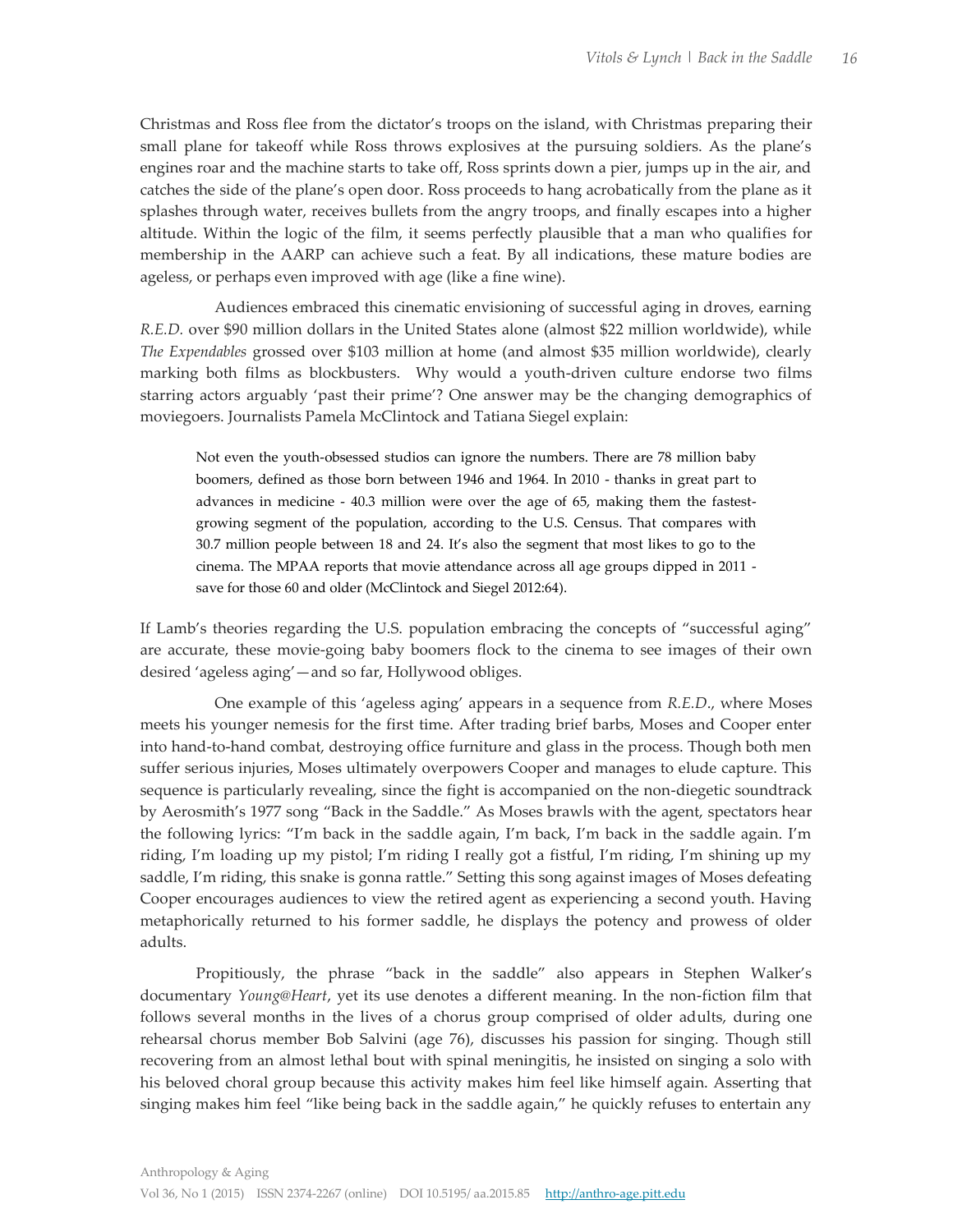possibility of leaving the group for health reasons. In this situation, the phrase isn't employed as a display of physical and mental domination, as it is in *R.E.D.* For Salvini, being 'back in the saddle' signifies returning to his life and his community. He views singing with the chorus as a valuable activity and contribution to society (in this case, the town of Northampton, Massachusetts, the chorus headquarters).

This moment in *Young@Heart* reveals how the documentary presents aging in a more productive and ethical light than its Hollywood counterparts (a term we use intentionally considering that *Young@Heart* received relatively wide distribution and financial success). While Walker certainly shows "successful aging" in this work (the chorus members are, as a whole, energetic, lively, productive, and active), he also includes passages that illustrate what Lamb refers to as "meaningful decline." Lamb (10) asserts that the United States' anti-aging culture reveals a "broad discomfort with situations of bodily and cognitive impairment, dependence, and human transience." Instead of denying or rendering invisible "the realities of change, decline and mortality" (Lamb 2014:9), U.S. society would benefit from acknowledging, discussing, and making visible the limitations and transformations that time brings. Describing counter-narratives among some of her U.S. research subjects who contest the successful aging discourse, Lamb maintains, "Adapting to and accepting change and limitations are thus, for these persons, an important part of aging well" (2014:9).

By featuring scenes where choral members struggle with illness, are hospitalized, and require help from others to get to and from rehearsals due to vision loss and impaired mobility, *Young@Heart* offers more compelling counter-narratives to support Lamb's critique of the dominant U.S. paradigm. When the narrator notes that Stan is "suffering from an extremely painful spinal condition," viewers almost feel his agony as he stands and practices the James Brown song "I Feel Good." Spectators watch the older adults read their sheet music with magnifying glasses, even though the lettering already looks enormous, and they hear the rhythms of a singer's oxygen machine keeping time along with the instruments during Coldplay's song "Fix You." Walker even includes in the film the deaths of two prominent members of the chorus, compassionately and poignantly chronicling the grief and mourning processes experienced by the group as they continue to rehearse and perform.

In *Young@Heart*, mortality is an accepted part of everyday life, and aging is made very visible on screen. For example, the first shot of the documentary is an extreme close-up of a screaming mouth with yellowing and missing teeth. The camera will eventually track back to reveal the owner of the mouth, choral member Eileen Hall (age 93), singing The Clash's punk anthem "Should I Stay or Should I go?" into a microphone on a concert-hall stage. Moreover, the choices of songs included in the chorus' repertoire humorously highlight the many issues that aging adults may face, such as experiencing intense boredom; feeling useless in society; missing lost loved ones; and anticipating and worrying about memory loss and, ominously, dementia.

Yet, these images are not enough. Merely appearing on screen does not grant older adults the agency in society to be valued as human beings. Public speech in the form of a filmic presence is not sufficient for concrete political and social change. Some may even point to the appearance of older adults on screen as an excuse to go no further, maintaining older adults' mar-ginalized status. Moreover, the audience for nonfiction filmmaking is highly specialized. After all, the demographic for documentary consumption has traditionally been limited to academia, libraries, museums, and fringe movie houses. Very few documentaries are widely released on a national scale.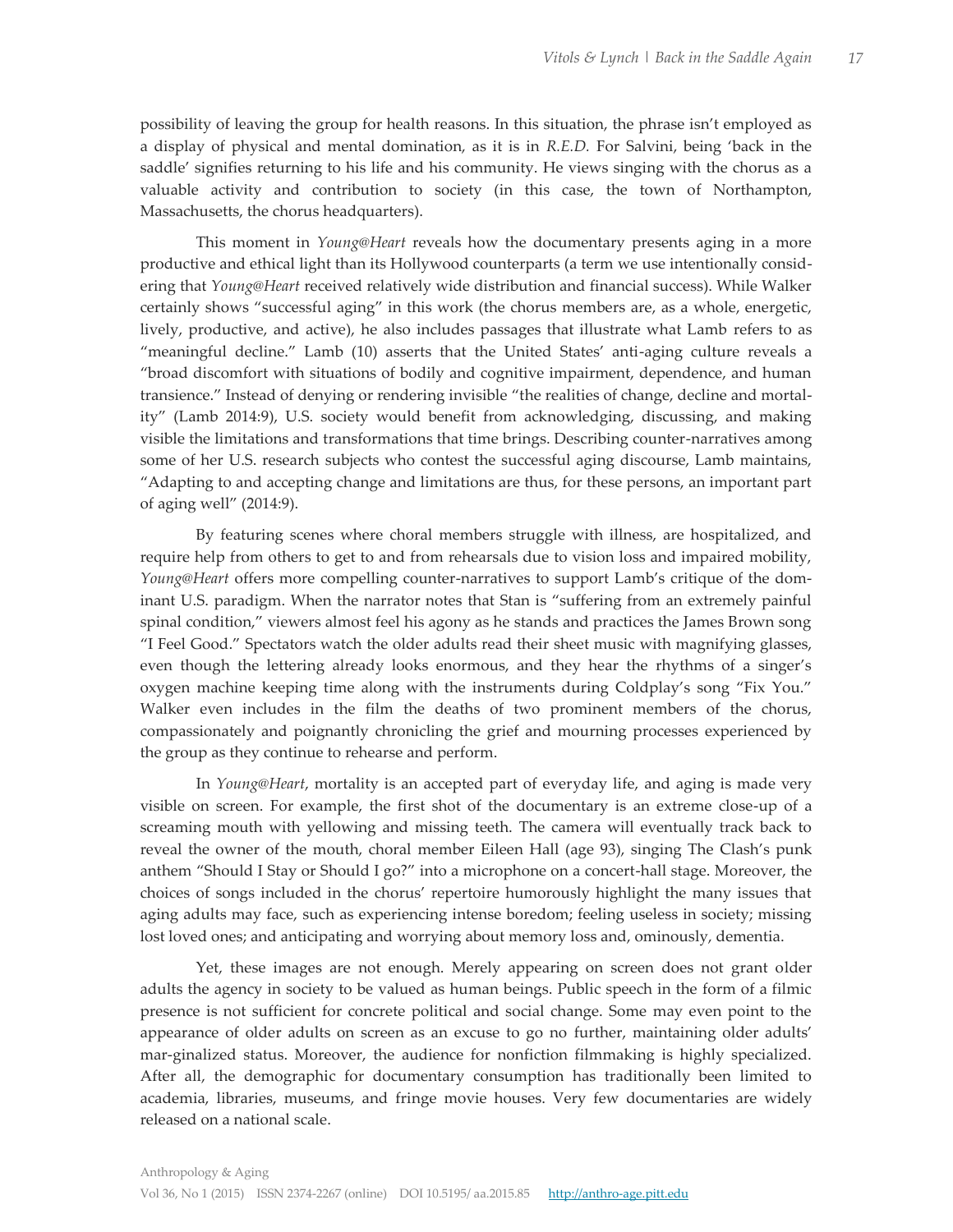While inclusion and presence on screen are not enough, they are an important beginning. Seeing and hearing older adults on screen in *Young@Heart* is an improvement over past representations, and raises spectator consciousness, if only for a moment. This new awareness will, hopefully, lead to further, more concrete action towards solidifying the human rights of older adults. After all, acknowledging the issue is the first step towards remedying the problem.

How would Hollywood benefit from making visible the financial, social, and physical precarity that can characterize the aging process? Rather than rendering invisible the signs of growing old in an effort to perpetuate the dominant paradigm of "successful aging," what would more nuanced portrayals mean for the baby boomer viewers, and audiences of all ages, who make sense of media images in light of their unspoken assumptions—and for whom media images feed those very assumptions? The documentary *Young@Heart* offers one possible model for how to constructively and ethically represent aging on screen, embracing the positive and negative aspects of growing old. If the landscape of portrayals of aging experiences expands in this direction, perhaps, finally, new generations of filmgoers will be able to enjoy an improvement over gerontologist Robert Butler's lament four decades ago and demonstrate the ability "to identify with their elders as human beings" (Butler 1975:12). Though media representations alone are not enough, their positive impacts influence lived realities, challenging us to rethink our beliefs about what it means to age.

### Acknowledgements

The authors would like to extend their sincere thanks to Elizabeth Dunn for raising provocative questions about this study when it was presented at the 2014 American Ethnological Society Spring Meeting in collaboration with the Society for Visual Anthropology, and to Casey Golomski for organizing the panel at those meetings and for providing insightful comments on the draft.

#### REFERENCES

Basting, Anne Davis

- 2009 Forget Memory: Creating Better Lives for People with Dementia. Baltimore: Johns Hopkins University Press.
- 2010 Interest Group on Aging and the Life Course, Business Meeting. Annual Meeting of the American Anthropological Association, New Orleans, 19 November 2010. Interlocutor Interview Comments.

Butler, Robert N.

- 1969 Age-ism: Another Form of Bigotry. Gerontologist 9:243-246.
- 1975 Why Survive? Being Old in America. New York: Harper & Row.

Dodds, Klaus

2014 Shaking and Stirring James Bond: Age, Gender, and Resilience in Skyfall (2012). The Journal of Popular Film and Television 42(3):116-130.